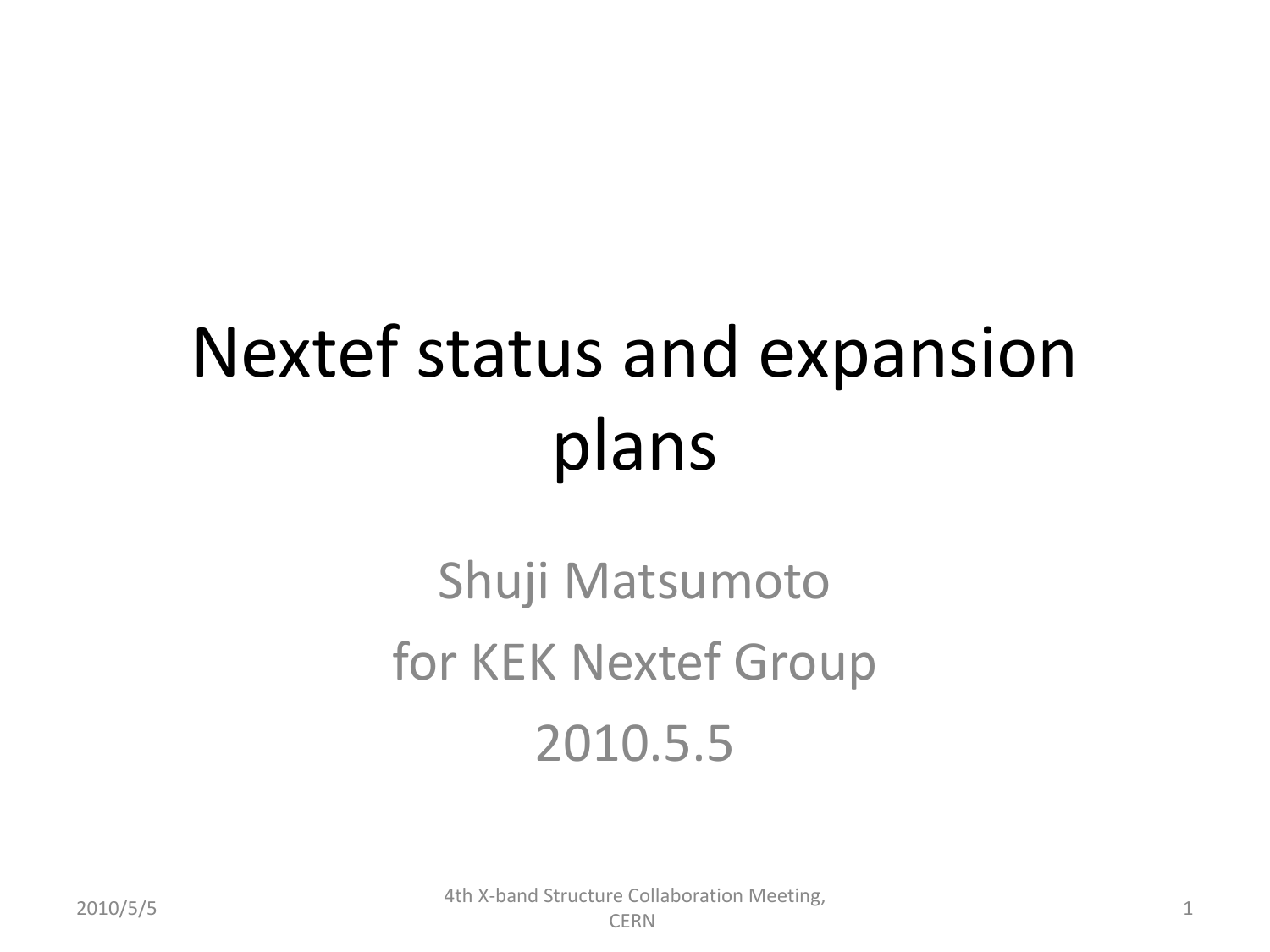#### Contents

- 1) Nextef 100MW station status
- 2) Pulse compression system in Nextef
- 3) KT-1 50MW station status
- 4) Improvement plan: Linkage of KT-1 to Shield-B
- 5) Conclusions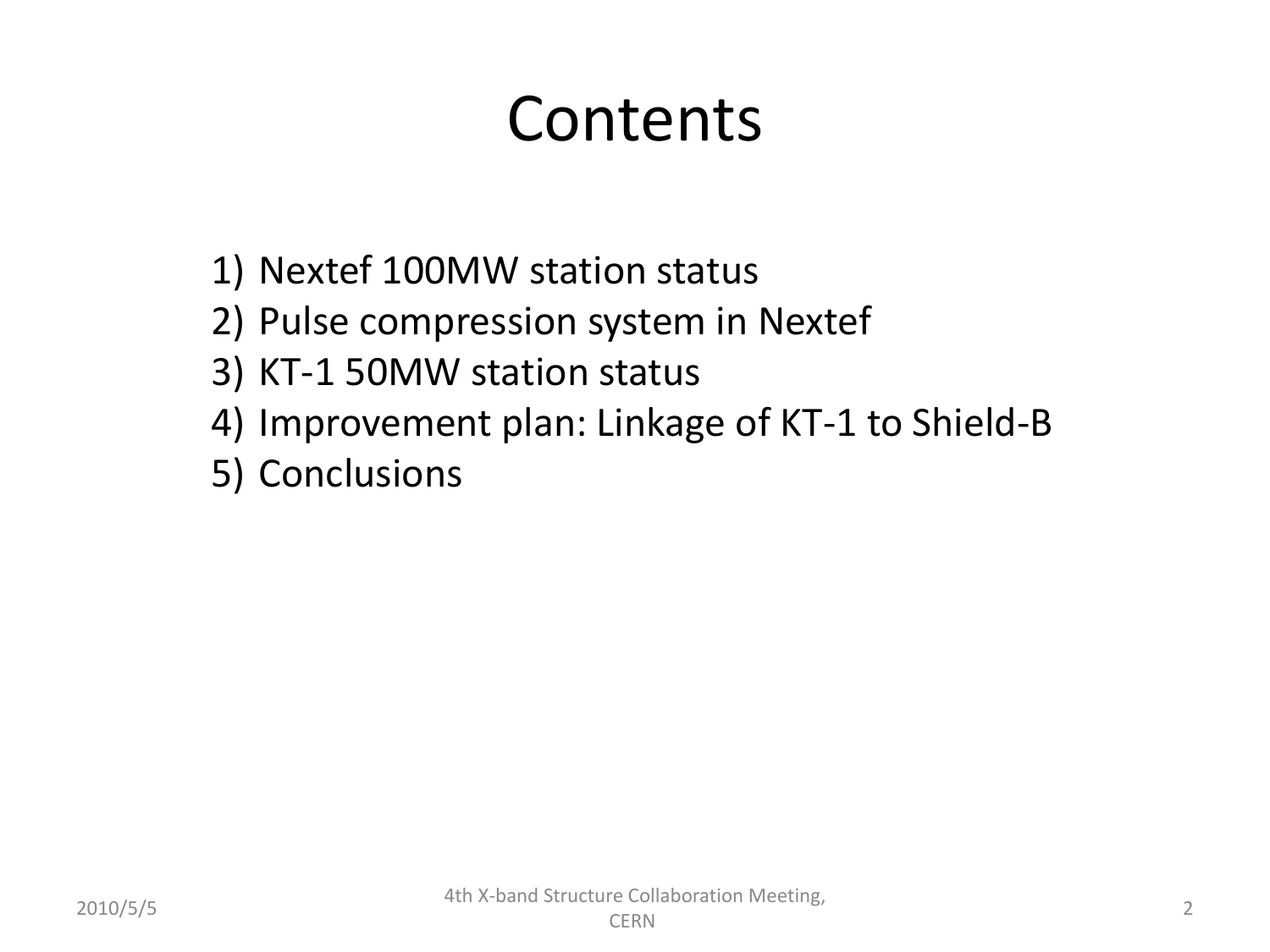#### Nextef

#### 100MW X-Band station in KEK

y/m

2007/8 Start operation

2007/12 Commissioning Power production went upto 100MW

2008/1 Start Retest of KX03

2008/9 Start test of T18

2009/7 Start TD18Quad#5 test.

2009/12 Testing TD18Disk2 (ongoing)

Features

•Combined power of klystrons to produce 11.424GHz RF of peak power above 100MW (maximum power available depends on the pulse width). •Use of PPM klystrons (originally developed for GLC project).

•Associated with a concrete shield (Shield-A) which is fully equipped for the structure high power tests.

•No beam available.

•Currently it is running for a series of CLIC prototype structure tests.

 $2010/5/5$  3 4th X-band Structure Collaboration Meeting,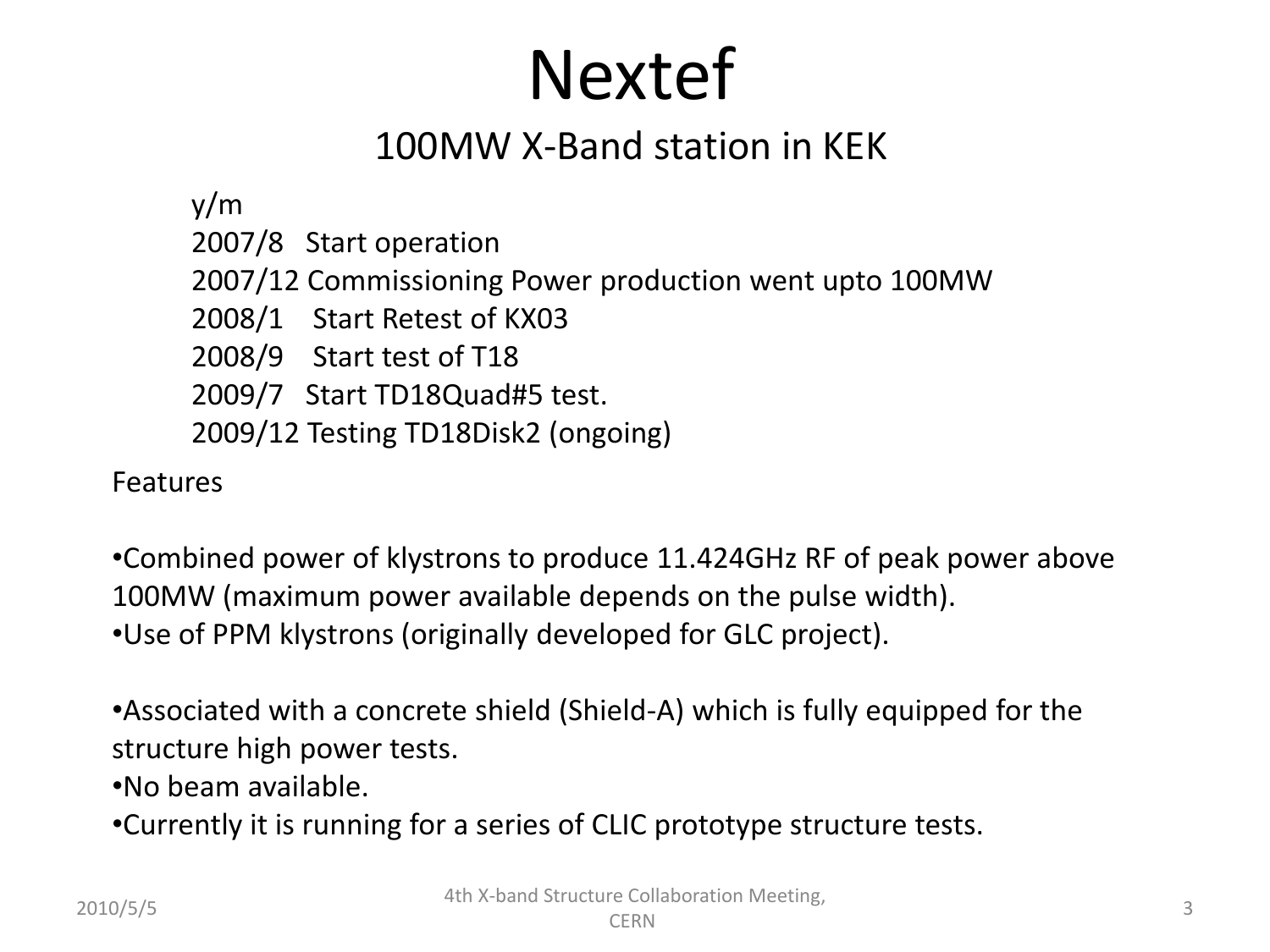#### Nextef station configuration



- The modulator drives two 50MW PPM klystrons.
- The combined power is transferred into Shield-A.
- Local control room (not shown in this picture).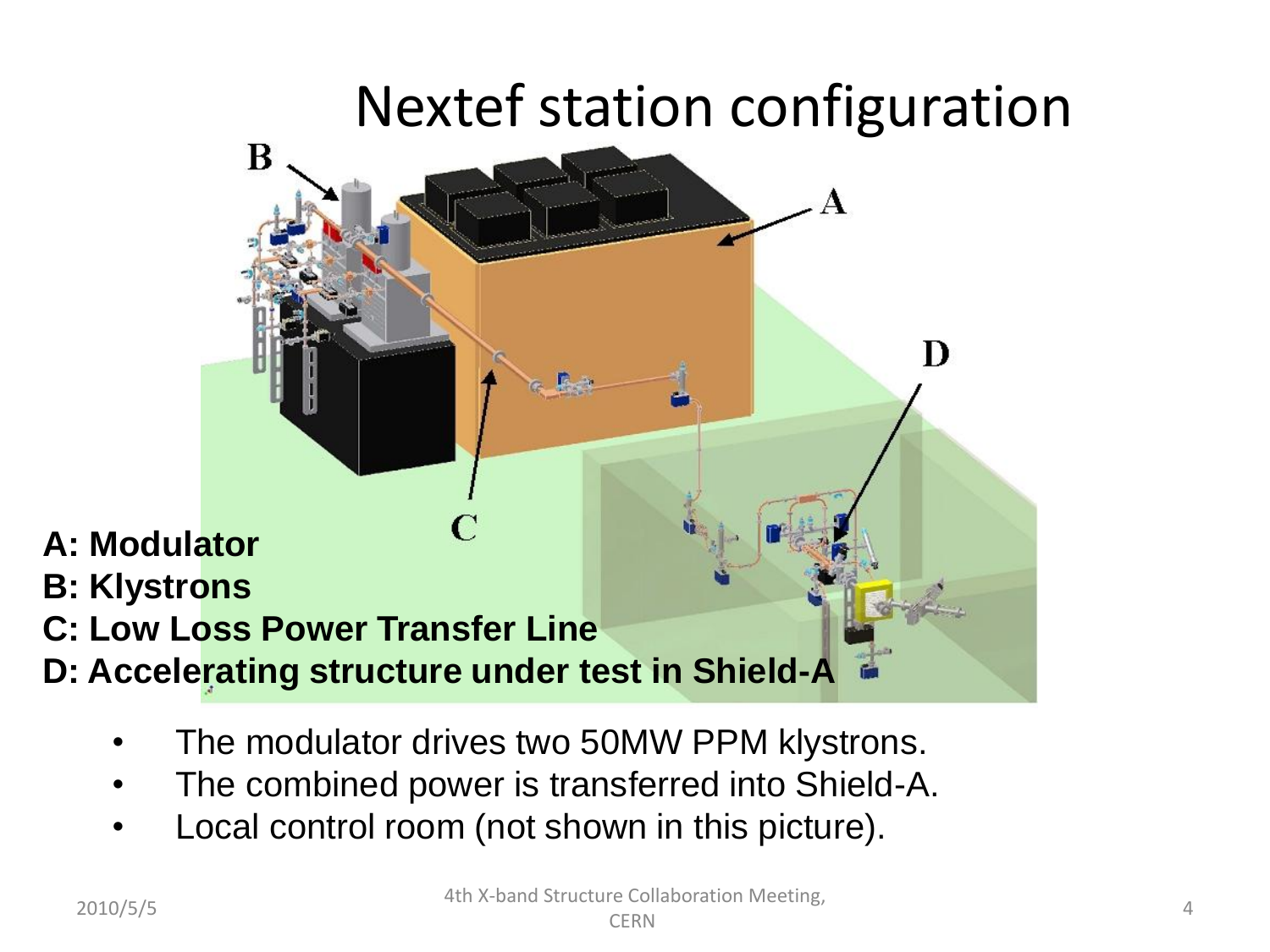#### Plan View inside Shield-A observables along beam axis



**ACC str: Structure under test FC: Faraday Cup, PM: Profile Monitor,**  AM: Analyzer magnet, GV: Gate Valve.<br>4th X-band Structure Collaboration Meeting,  $2010/5/5$  5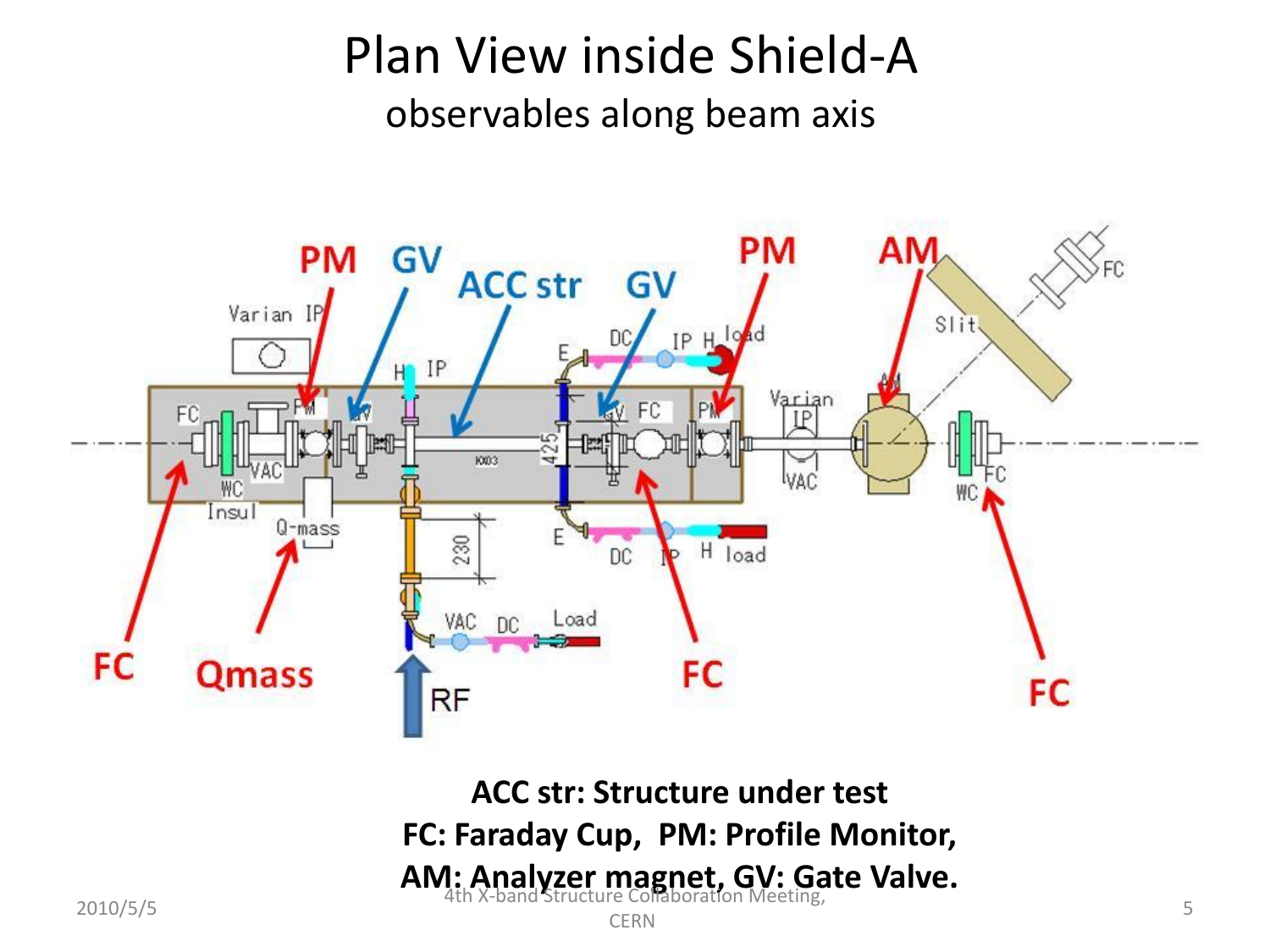#### Performance

• **24Hr operation is possible due to the linkage with KEKB Linac operation. (The linac operation=6000Hr/year.)**

• **Local control as well as a remote control through Linac control system.**

• **Possible to store / handle the operation data as well as experimental data through Linac control system (LINUX and EPICS).**

**Specifications** 

| <b>Frequency</b>            | 11.424GHz    |
|-----------------------------|--------------|
| <b>Max power production</b> | <b>100MW</b> |
| Max power for test *        | <b>75MW</b>  |
| <b>Pulse width</b>          | <b>400ns</b> |
| <b>Repetition rate</b>      | 50pps        |

\* Measured Transmission Loss is 25%. 2010/5/5 6 4th X-band Structure Collaboration Meeting,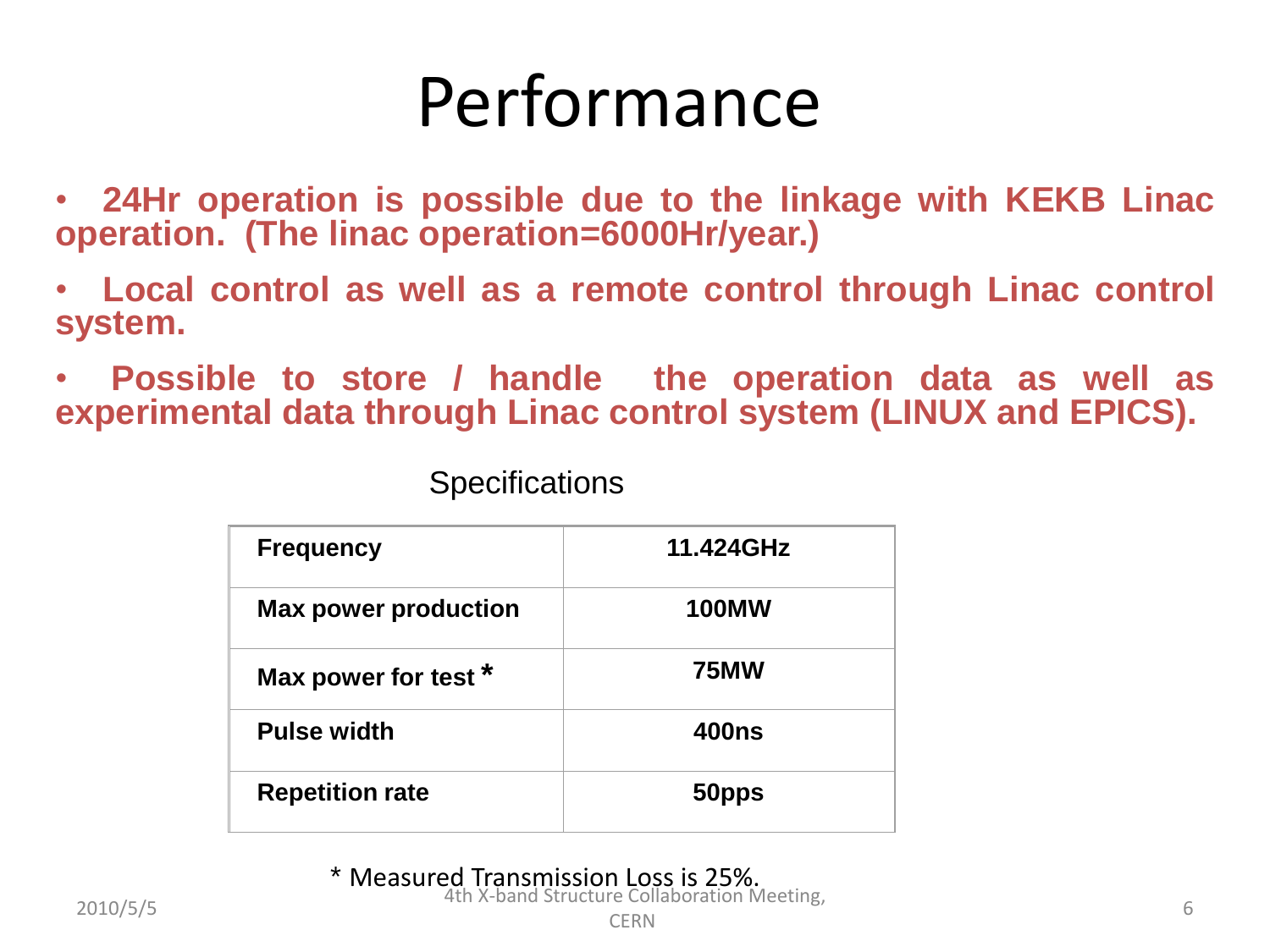# What we have achieved and what we should do next: Nextef

•Continuous run established (Total RFON time is more than 20000hrs from 2006) .

•Maximum power 70MW, 250ns, 50pps for recent structure tests.

•The maximum power production is about 100MW. It is practically determined by the performance of one of the klystrons: Frequent Klystron gun breakdowns occur in one of the klystrons at the cathode voltage above 460kV. Below this voltage klystrons are stable.

•In order to increase its peak power, a pulse compressor system will be installed in this JFY. We expect the system will be ready to go in

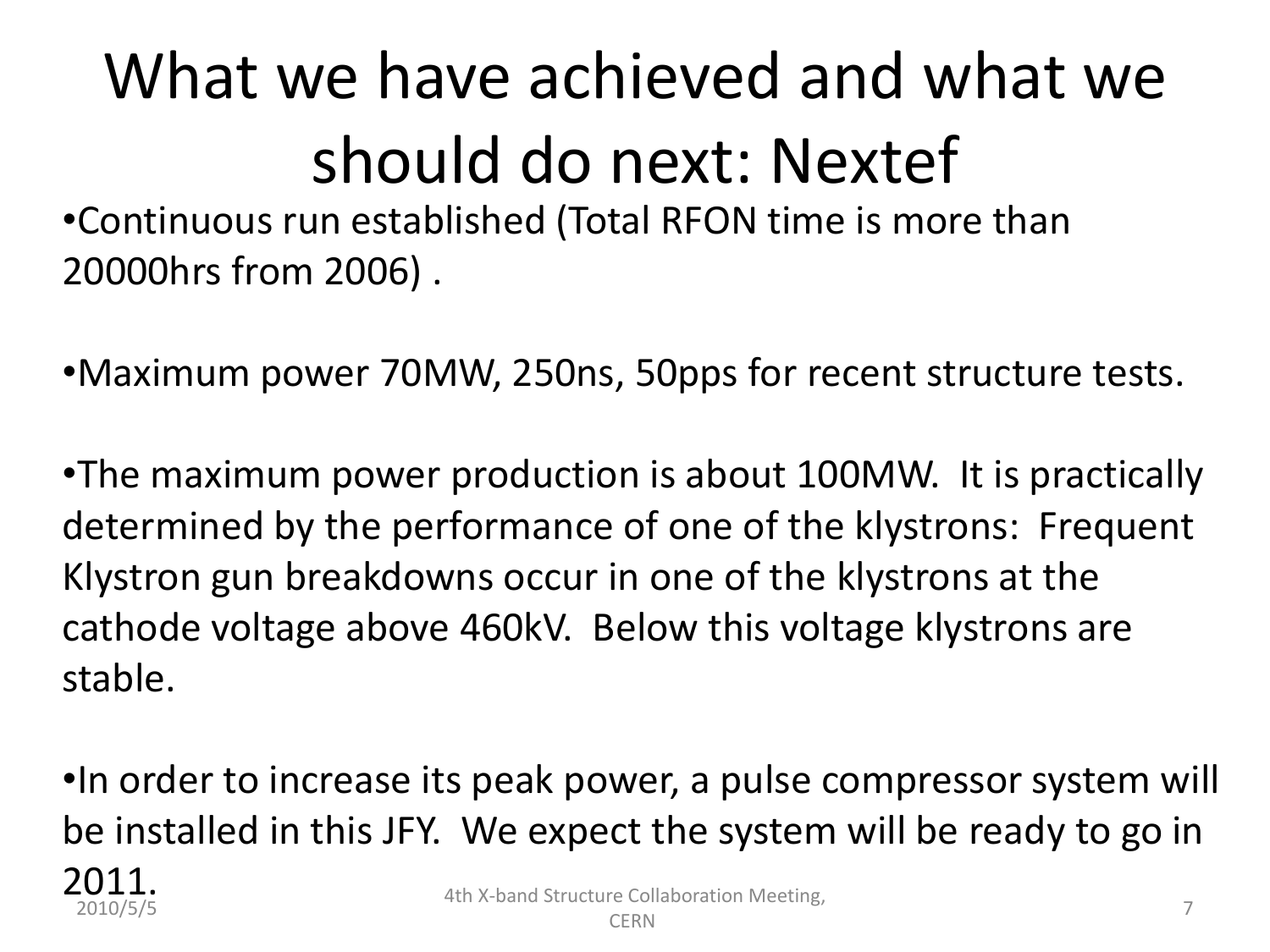### Nextef Pulse Compressor

•A pulse compression system (PCS) will be installed in order to improve the peak power of Nextef  $100 \rightarrow 150$ MW. 100MW power available for structure tests. •A practical solution to getting higher peak power, necessary for the structure tests in the future.

•Use of single delay line (circular waveguide of phi 80mm). The circular polarized TE11 mode is employed to store energy in the line.

•The compression gain of 3 expected. Final power of 150MW 150ns pulse width is expected in Phase 1.

> PCS INPUT :X-band PPM Klystrons: 25 MW each X2 X 750ns PCS OUTPUT: Gain 3  $\rightarrow$  150MW, 150ns.

•In Phase 2 we utilize TE12 mode also to obtain 300ns output pulse while the peak power will be kept.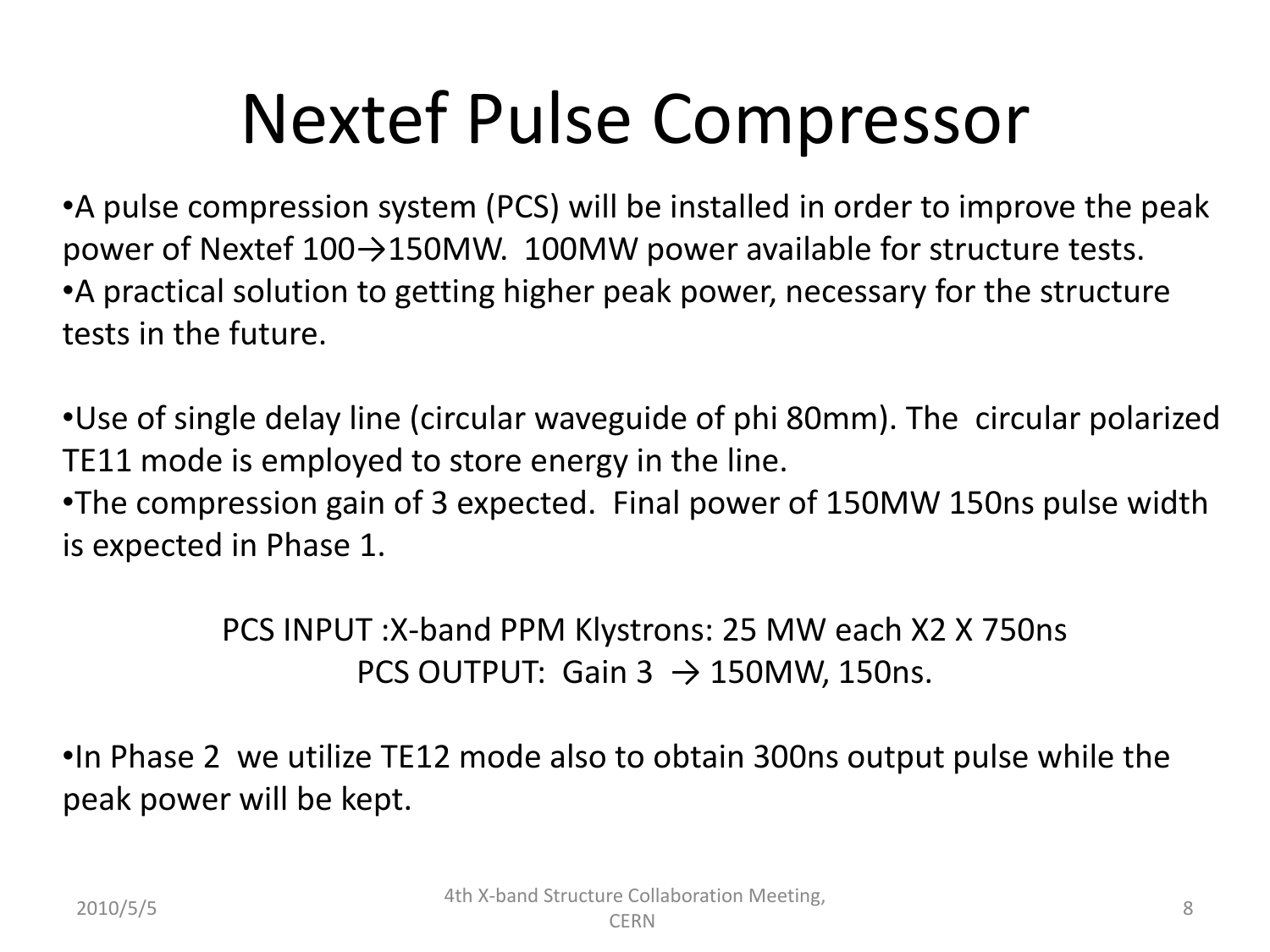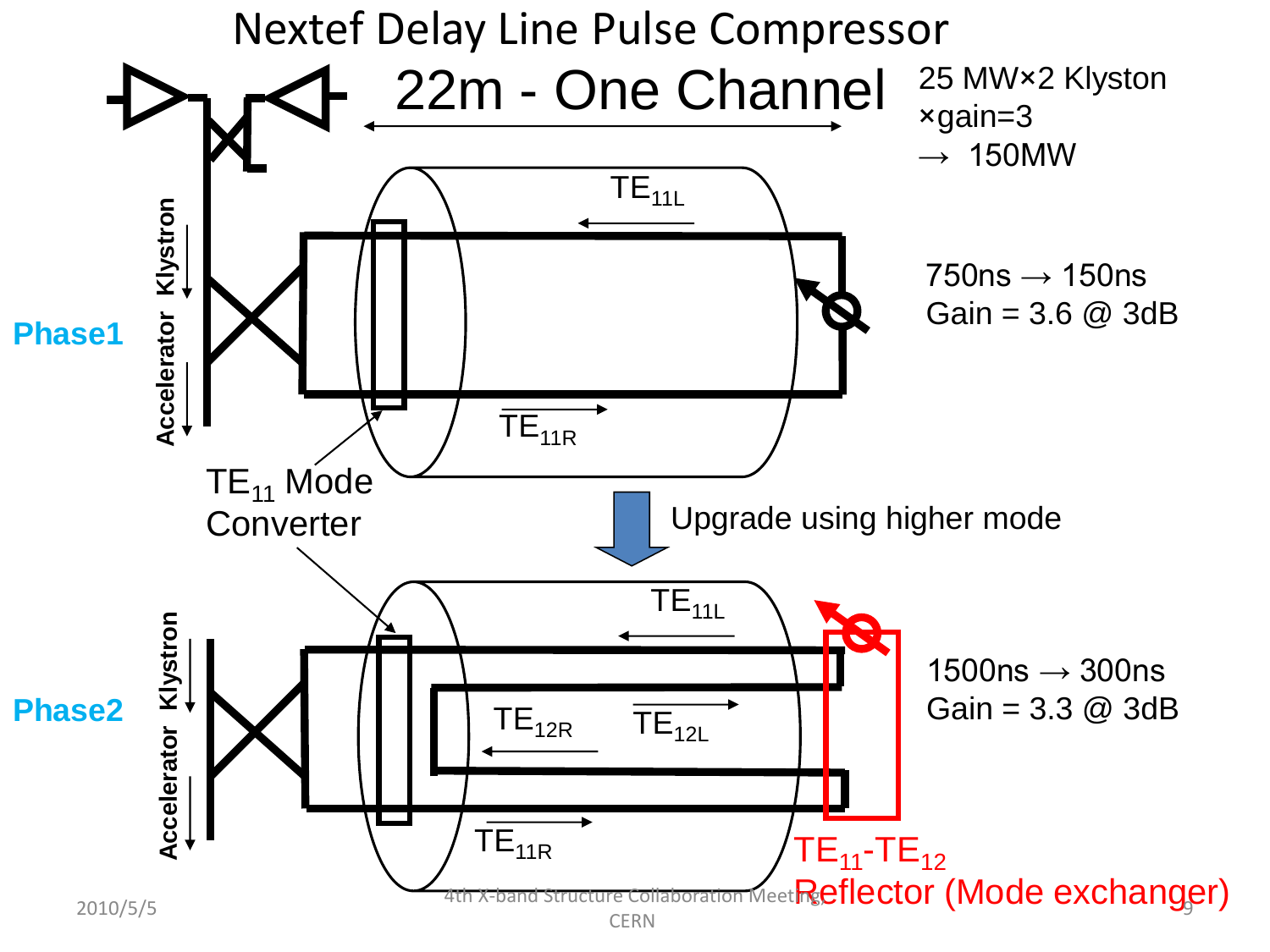#### Nextef pulse compressor Layout

#### The reflector will be put.



C-band RF Source (will be removed.)

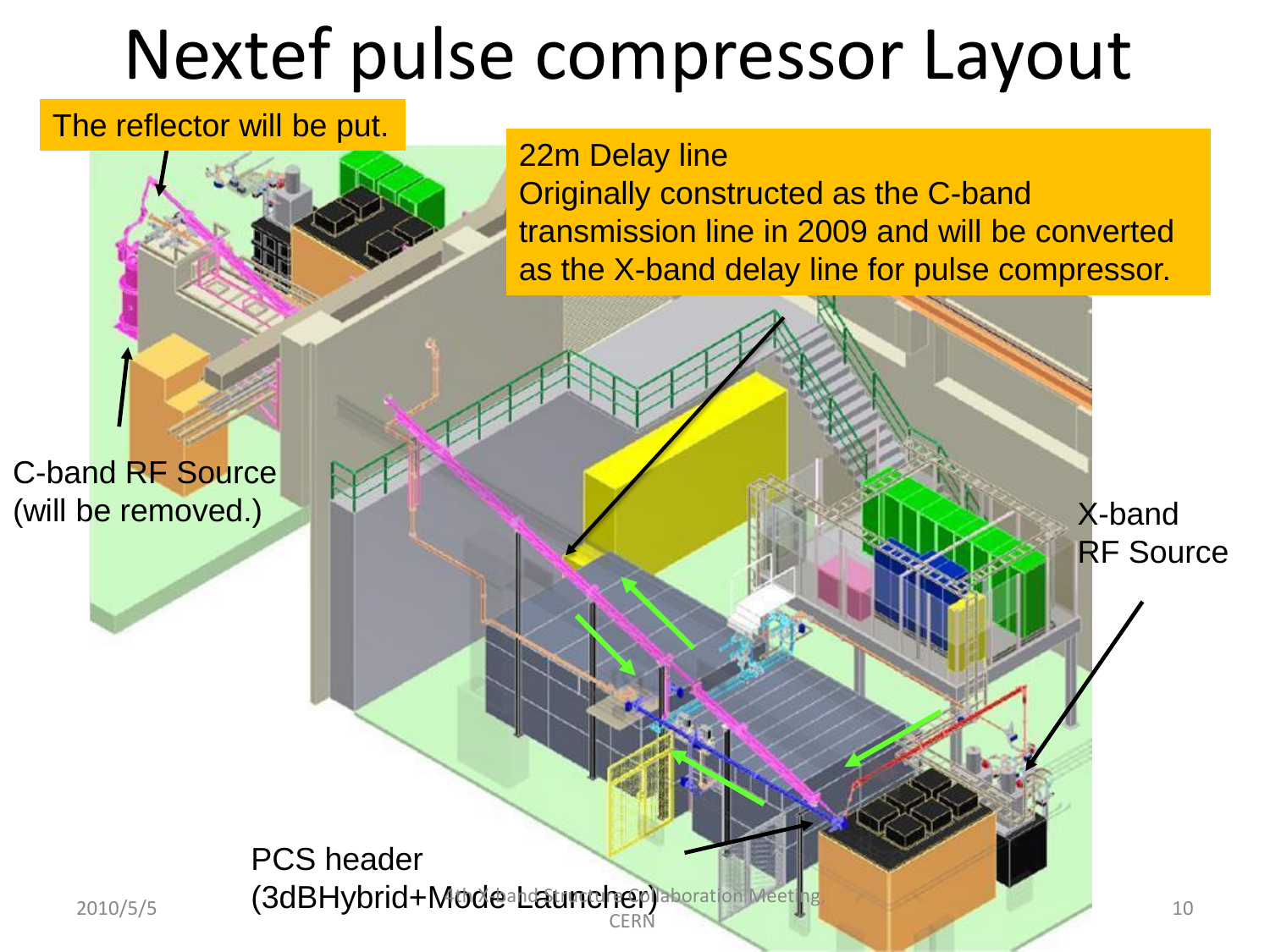#### Status

Most of the components such as the mode converters, circular bends and vacuum ports so on are in their final fabrication process(Brazing).

The whole components will be ready to install in this summer.

The construction schedule has not been finalized yet, because it depends strongly on the high power test programs of X-band ongoing as well as C-band accelerator structure test as a collaboration with INFN Frascati done in Nextef area, scheduled in this autumn.

The construction work will be done in spring of 2011.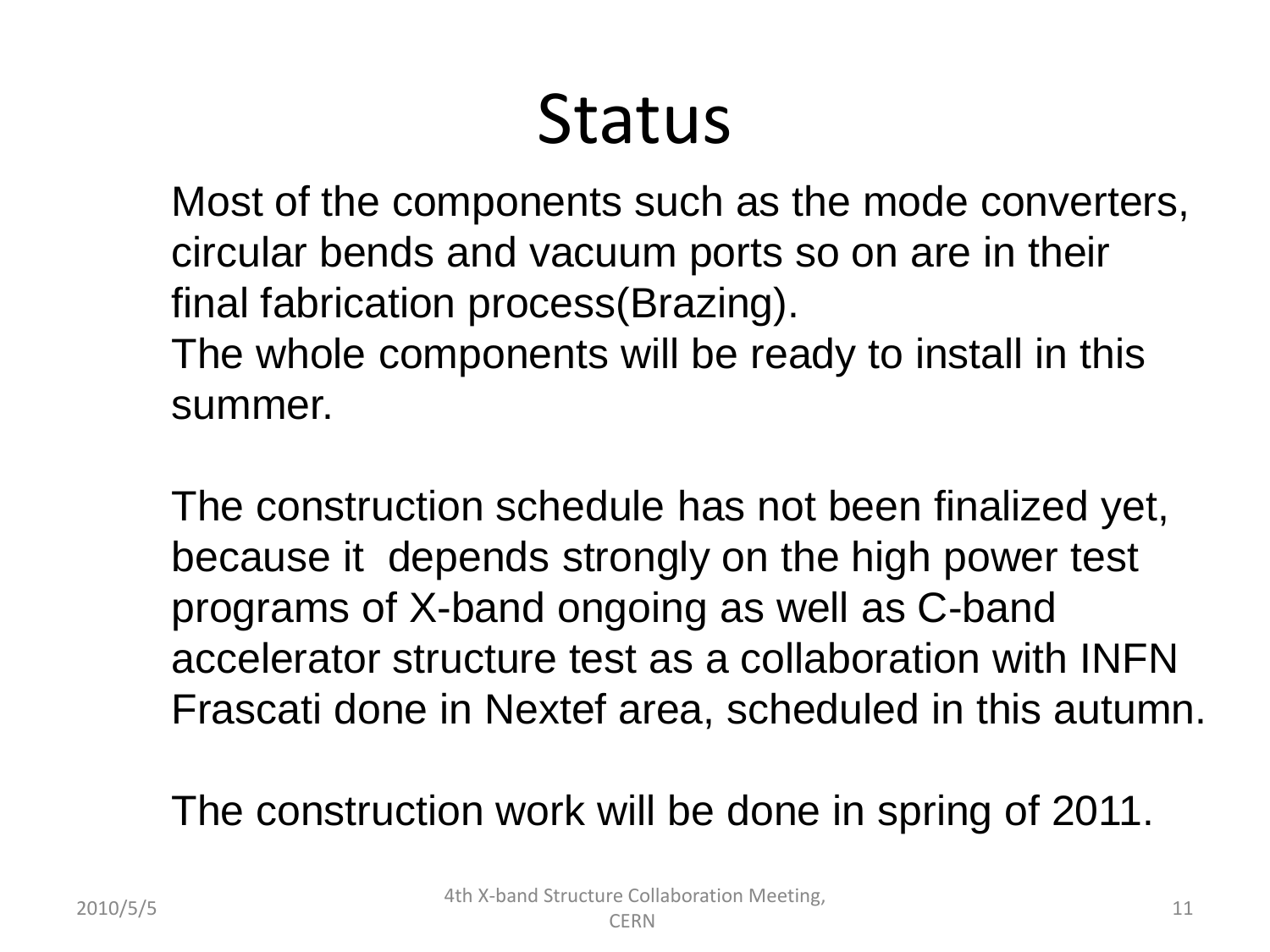### Production of RF components:

#### Kazakov Mode Converter



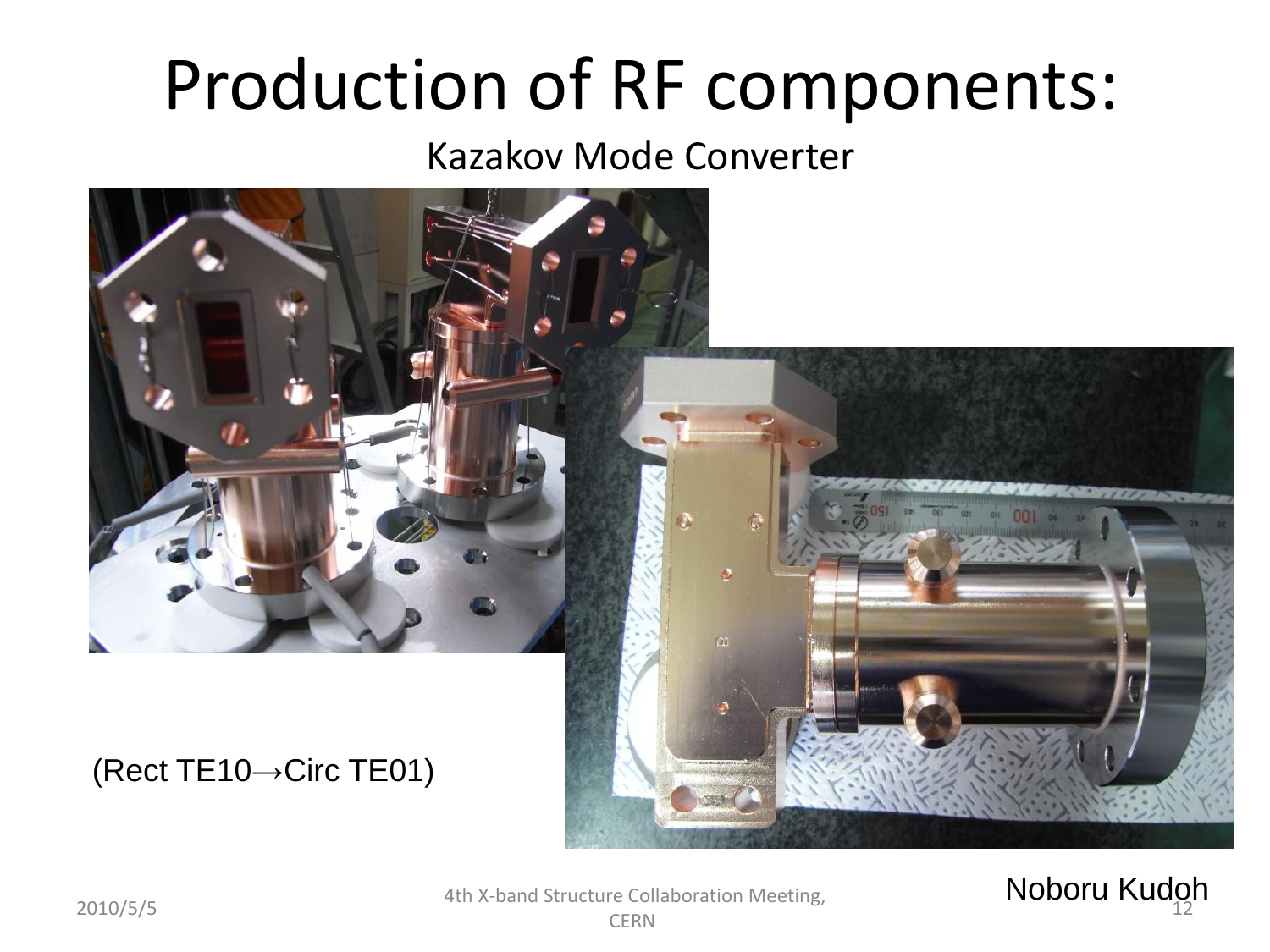$(y/m)$  KT-1 2006/ 5 Start operation (as an X-band klystron test stand) 2006/6 Klystron test (PPM6A) 2007/1 Started to run for "small experiments" 2008/5 Narrow waveguides (SUS003 followed by CU005) testing. 2009/9 Testing RF Loads

Features

•A 50MW facility originally started as a klystron test station in 2006.

•Use of a single PPM klystron, 11.424GHz RF of peak power of 50MW, 400ns is available. This station runs for small-size experiments such as a narrow waveguide and RF component test (e.g. RF load).

•The current klystron sitting at KT-1 is old (constructed in 2003, repaired 2004) but it has been healthy so far.

•24Hr operation is possible (as Nextef be).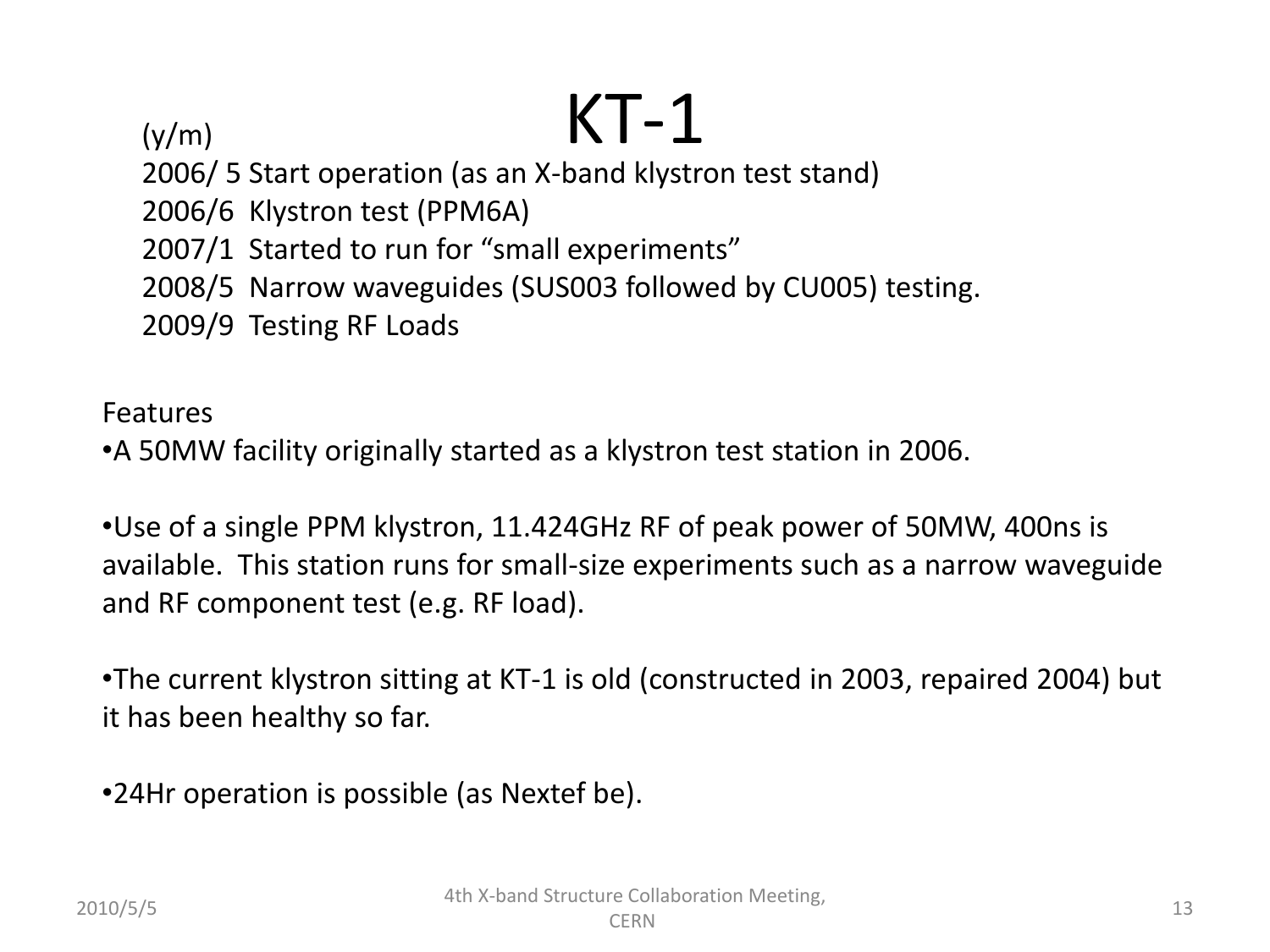#### Recent Test done at KT-1

Test of CERN Cinel load and KEK Waveguide valve



#### **CERN CINEL High power RF Load**

#### **KEK Waveguide valve**

2010/5/5  $\frac{4 \text{th X-band Structure Collaboration Meeting}}{2010/5/5}$   $\frac{2009.10.28}{14}$ 

**CERN**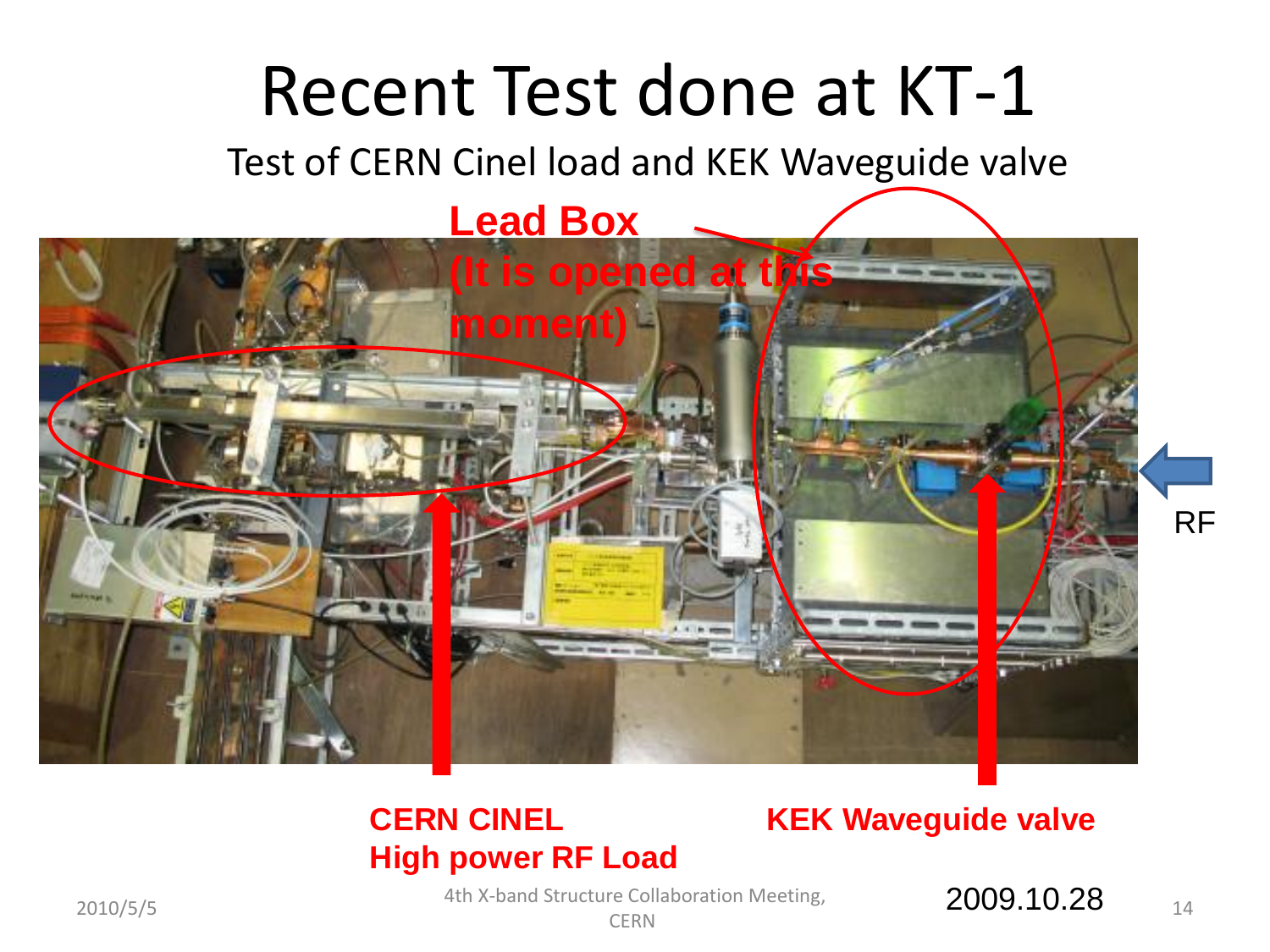### Improvement Plan for KT-1

There has been some requests on the testing of the cavity structures such as single cell structures, short structures, so on. Those experiments do not require much power and it can be provided by our single klystron.

However it is difficult to perform these programs at current KT-1 station where only a small lead box is there for small experiments. It is not practical to make a good shield nearby.

A simple solution to this is to use Shield-B which locates in next door. This can be done by constructing a new power transfer line.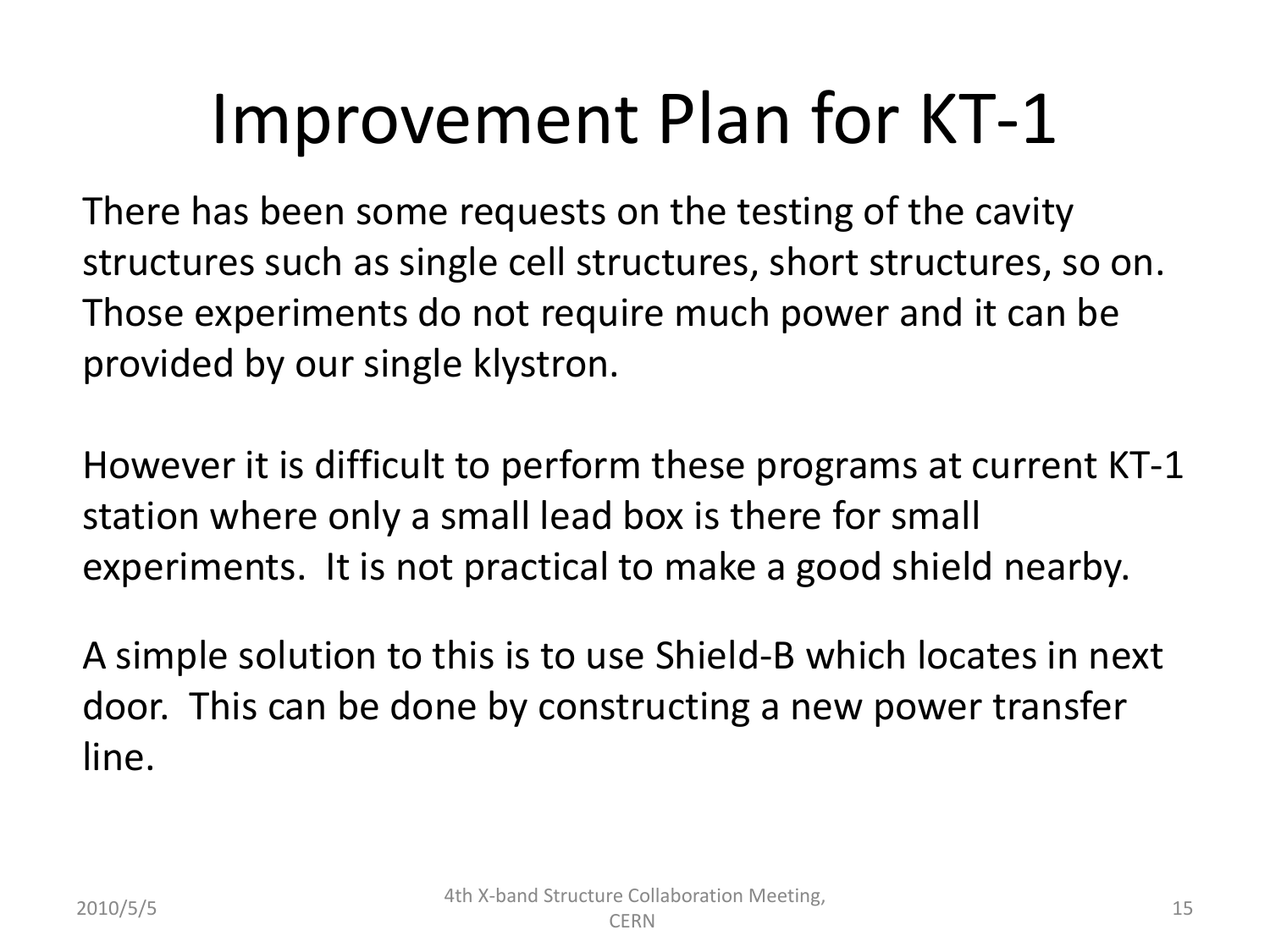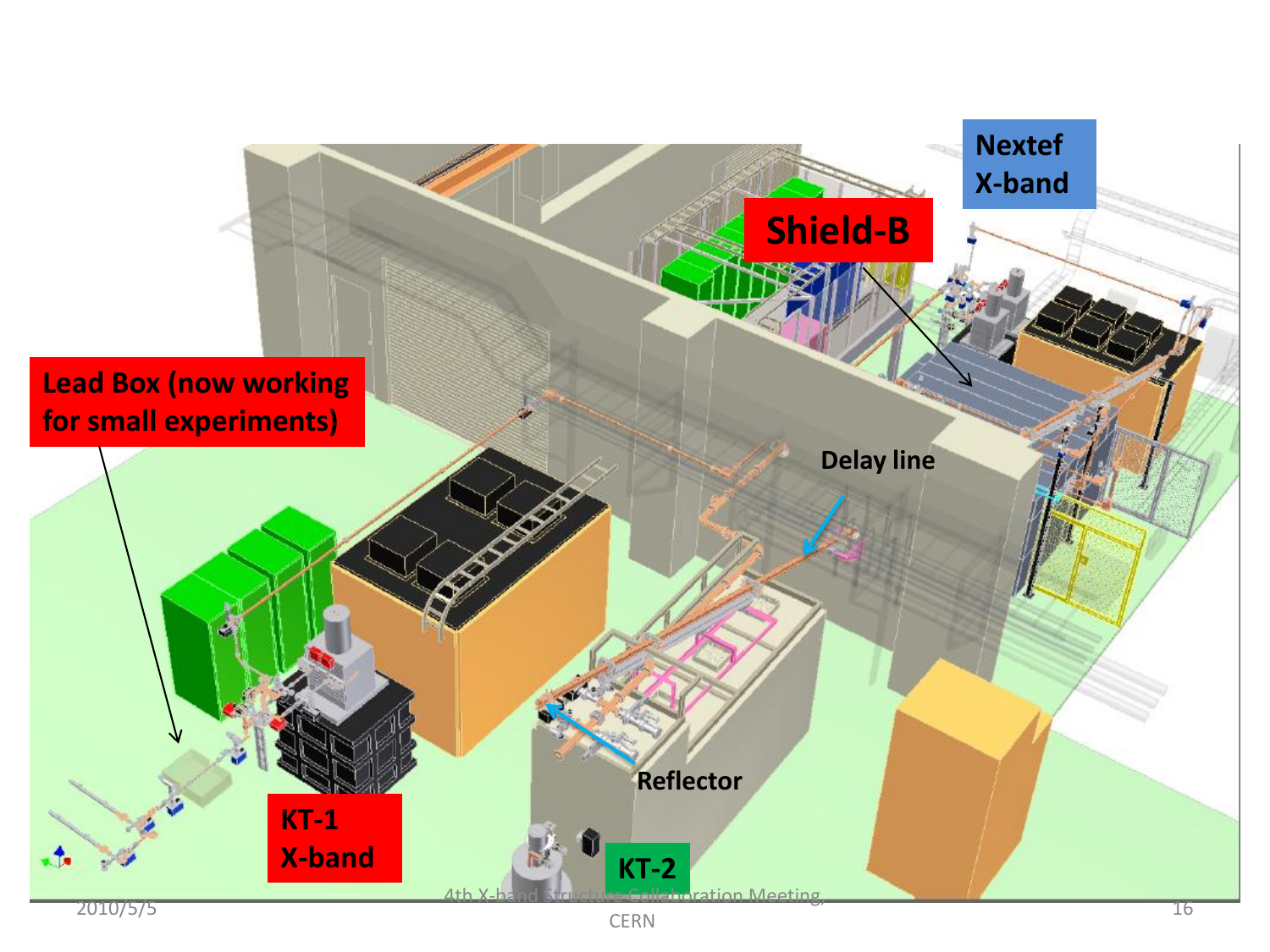### Whole Configuration of the Proposed Power Line from KT-1 to Shield-B



The power from the klystron is transmitted through the circular waveguides (40mm diameter) with TE01 Mode. Those circular pipes, bends and vacuum ports are now under fabrication process.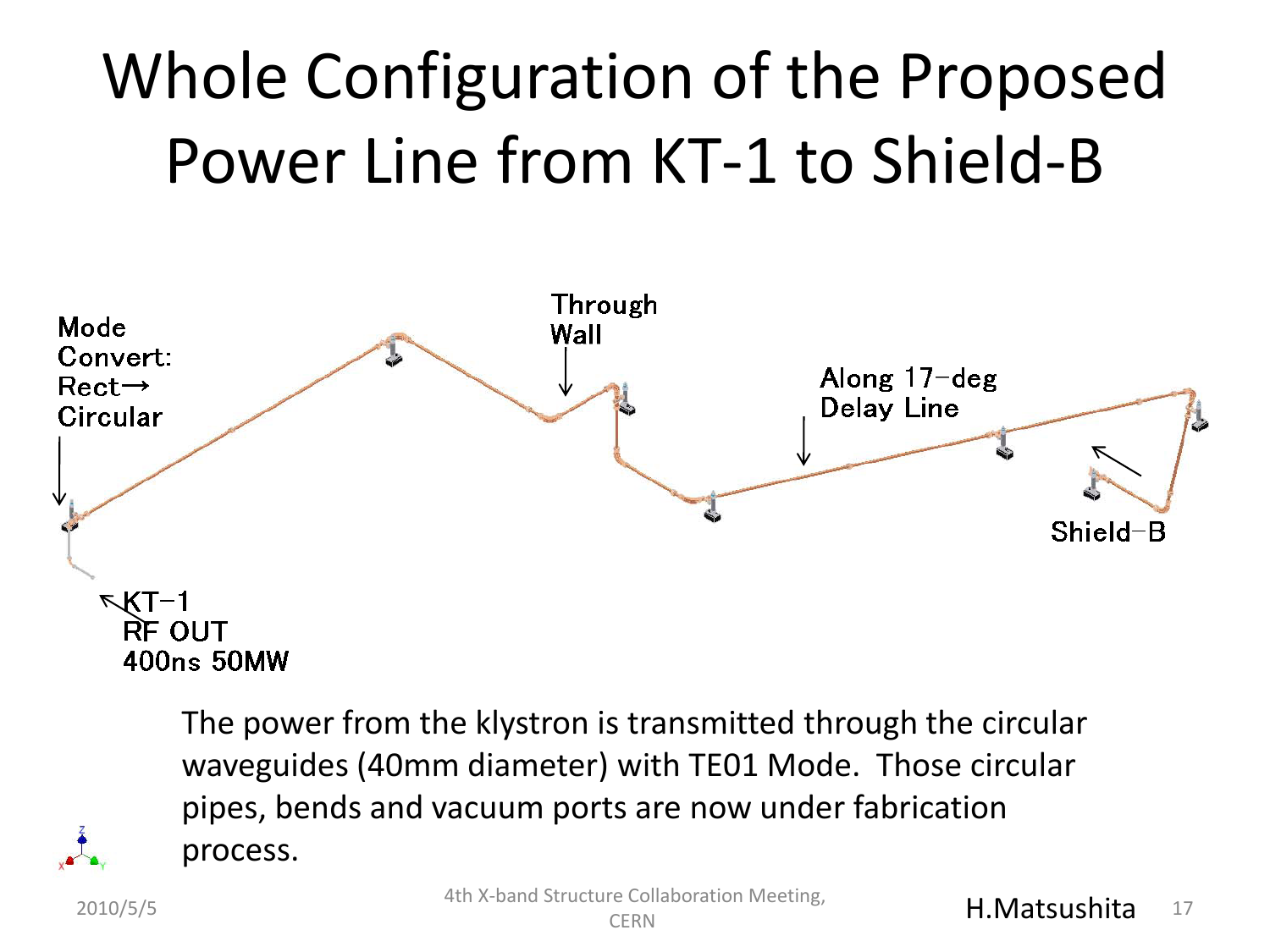# Power delivery from KT-1 to Shield-B

We are able to start basic studies with structures using this test setup, though it sacrifices the usual KT-1 klystron activities (=Klystron test) somehow. (I guess this is not a big problem.)

This experimental activities should complement the series of high gradient tests on CLIC prototype structures proceeded at Nextef.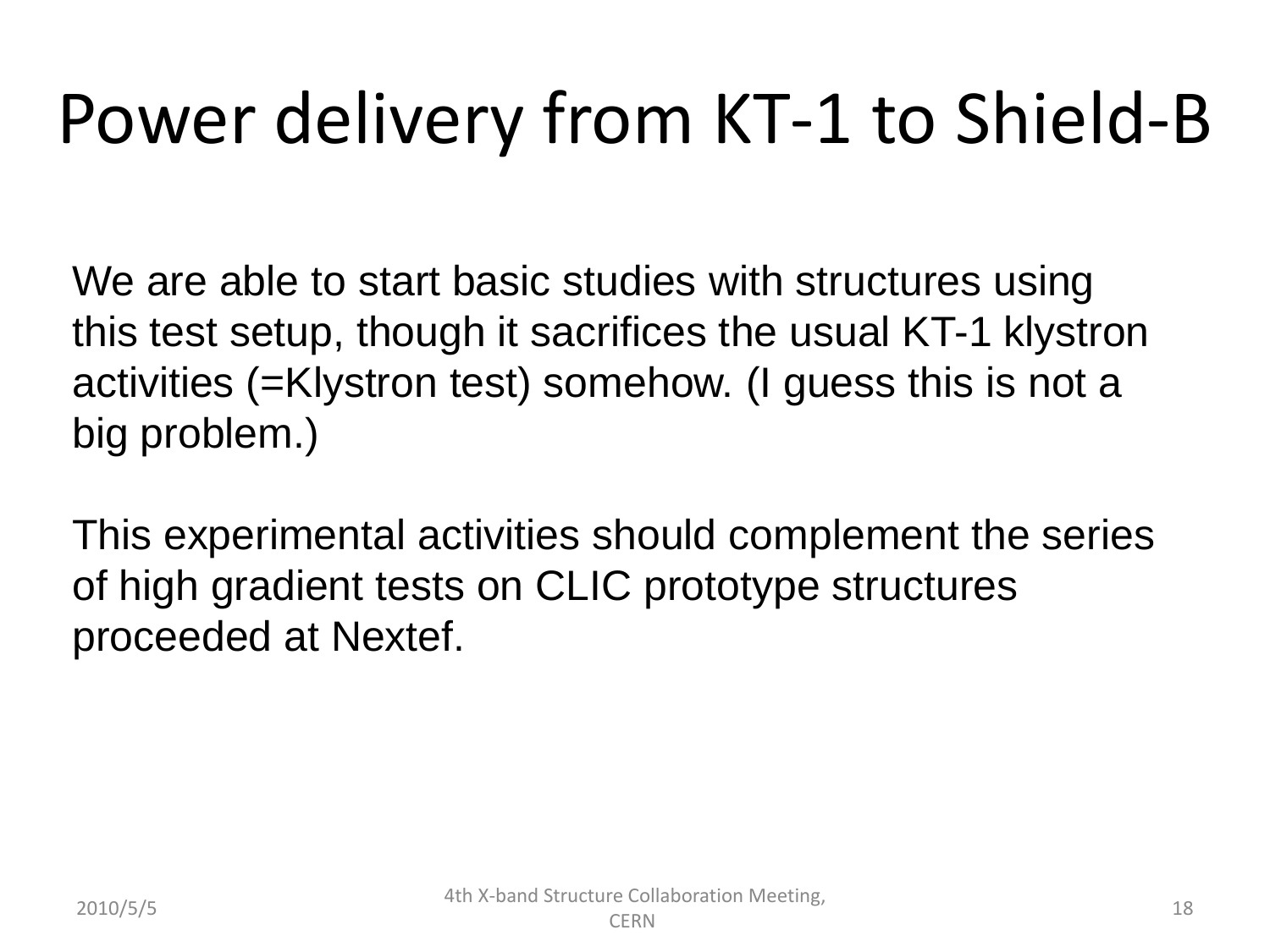## Proposed Schedule

|                     |                        |                        |                |   |                 |                 |  |      |                                |    |                 |                 |  | 2011            |            |   |                |                 |                          |                  |                 |    |                       |                                                         |  |  |  |
|---------------------|------------------------|------------------------|----------------|---|-----------------|-----------------|--|------|--------------------------------|----|-----------------|-----------------|--|-----------------|------------|---|----------------|-----------------|--------------------------|------------------|-----------------|----|-----------------------|---------------------------------------------------------|--|--|--|
|                     |                        | 2                      | $\overline{3}$ | 4 | 5               | $6\overline{6}$ |  | 8    | 9                              | 10 | 11              | 12              |  | $\overline{2}$  | $\sqrt{3}$ | 4 | $\overline{5}$ | $6\phantom{.}6$ |                          | 8                | $\overline{9}$  | 10 |                       | $ 12\rangle$                                            |  |  |  |
| TD18 Disk2          |                        |                        |                |   |                 |                 |  |      |                                |    |                 |                 |  |                 |            |   |                |                 |                          |                  |                 |    |                       |                                                         |  |  |  |
| T <sub>24</sub>     |                        |                        |                |   |                 |                 |  |      |                                |    |                 |                 |  |                 |            |   |                |                 |                          |                  |                 |    |                       |                                                         |  |  |  |
| TD 24               |                        |                        |                |   |                 |                 |  |      |                                |    |                 |                 |  |                 |            |   |                |                 |                          |                  |                 |    |                       |                                                         |  |  |  |
|                     |                        |                        |                |   |                 |                 |  |      |                                |    |                 |                 |  |                 |            |   |                |                 |                          |                  |                 |    |                       |                                                         |  |  |  |
| PCS                 |                        | Components Fabrication |                |   |                 |                 |  |      |                                |    |                 |                 |  |                 |            |   |                |                 |                          |                  |                 |    |                       |                                                         |  |  |  |
|                     |                        |                        |                |   |                 |                 |  |      |                                |    |                 |                 |  |                 |            |   |                |                 |                          |                  |                 |    |                       |                                                         |  |  |  |
|                     |                        |                        |                |   |                 |                 |  |      |                                |    |                 |                 |  |                 |            |   |                |                 |                          |                  |                 |    |                       |                                                         |  |  |  |
|                     |                        |                        |                |   |                 |                 |  |      |                                |    |                 |                 |  |                 |            |   |                |                 |                          |                  |                 |    |                       |                                                         |  |  |  |
| $C - B$ and $(NFN)$ |                        |                        |                |   |                 |                 |  |      |                                |    |                 |                 |  |                 |            |   |                |                 |                          |                  |                 |    |                       |                                                         |  |  |  |
| New Line            | Components Fabrication |                        |                |   |                 |                 |  |      |                                |    |                 |                 |  |                 |            |   |                |                 |                          |                  |                 |    |                       |                                                         |  |  |  |
|                     |                        |                        |                |   |                 |                 |  |      |                                |    |                 |                 |  |                 |            |   |                |                 |                          |                  |                 |    |                       |                                                         |  |  |  |
|                     |                        |                        |                |   | high power test |                 |  | 2010 | high power test for components |    | high power test | high power test |  | high power test |            |   | Construction   |                 | Construction Comm ission | $Comm$ issioning | High power test |    | (Powered by KT-1 KLY) | Proposed Schedule<br>Structure (Not specified yet) test |  |  |  |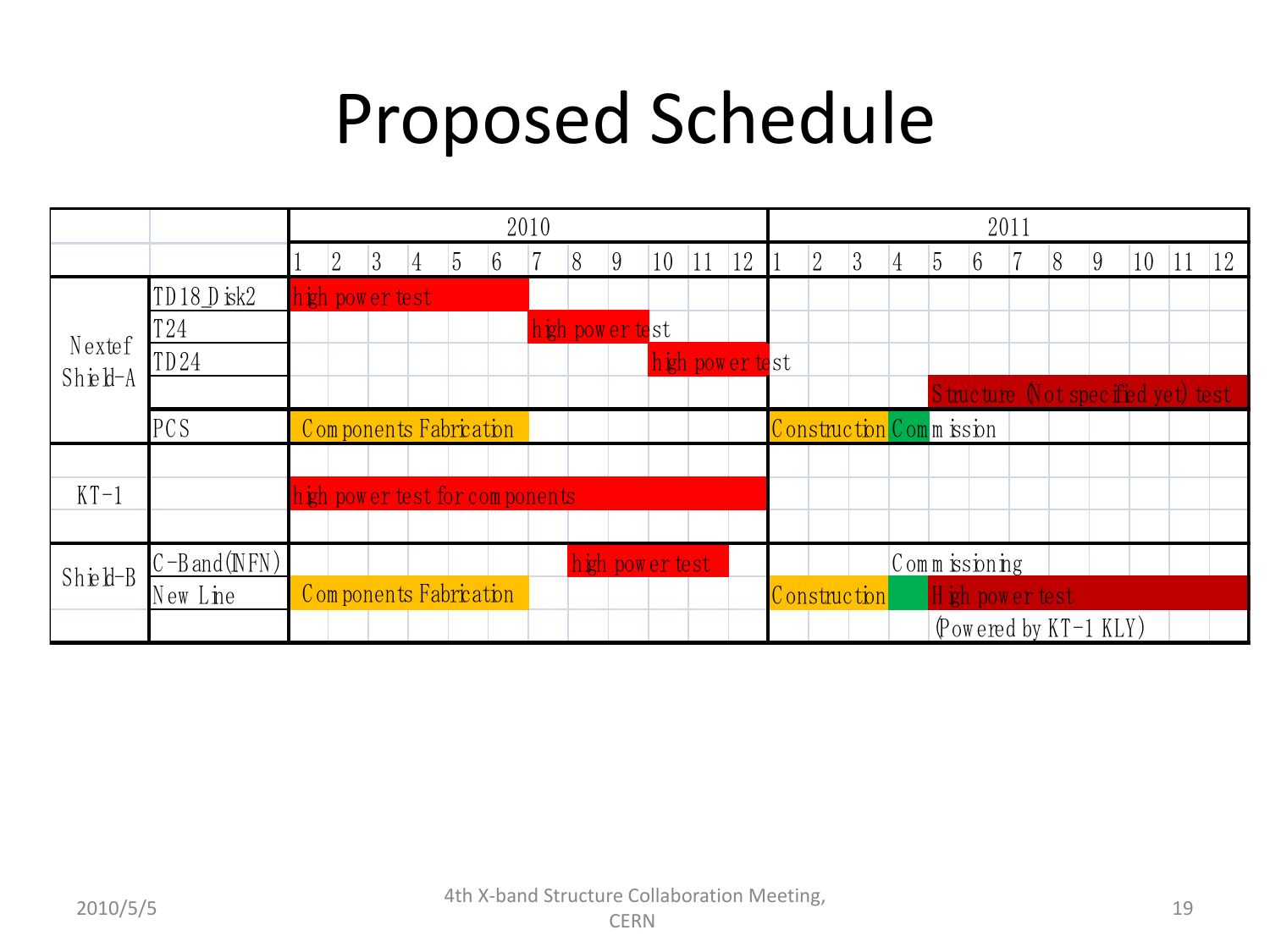#### Nextef and KT-1 as of spring 2011